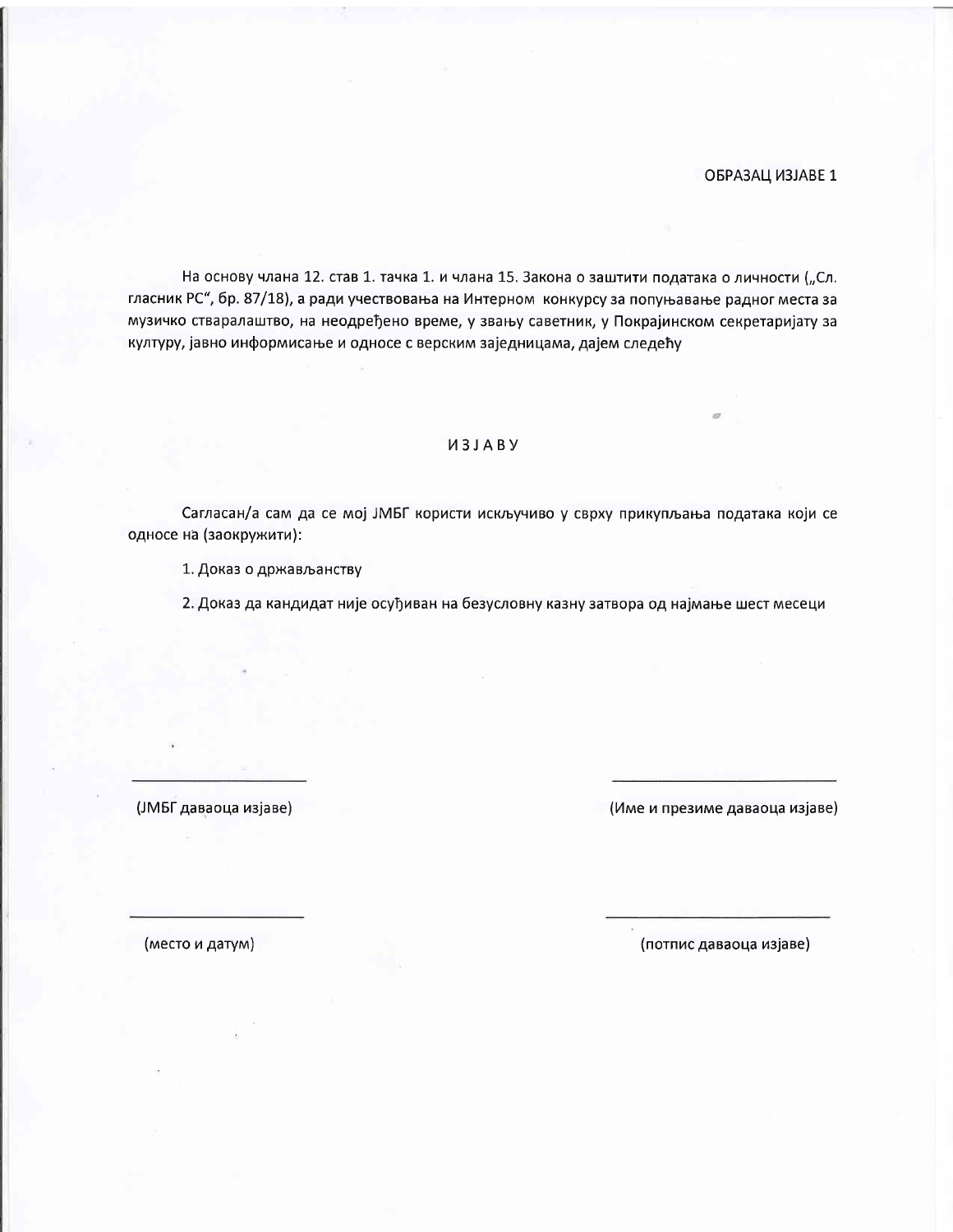На основу члана 103. став 3. Закона о општем управном поступку ("Сл. гласник РС", бр. 18/16 и 95/18 - аутентично тумачење), а ради учествовања на Интерном конкурсу за попуњавање радног места за музичко стваралаштво, на неодређено време, у звању саветник, у Покрајинском секретаријату за културу, јавно информисање и односе с верским заједницама, дајем следећу

## *U3JABY*

Изјављујем да ћу сам/а за потребе поступка прибавити и доставити, до истека рока за подношење пријава на наведени Јавни конкурс, доказ (заокружити):

1. Доказ о држављанству

2. Доказ да кандидат није осуђиван на безусловну казну затвора од најмање шест месеци

(ЈМБГ даваоца изјаве)

(Име и презиме даваоца изјаве)

(место и датум)

(потпис даваоца изјаве)

Сагласно одредби члана 103. став 3. Закона о општем управном поступку ("Сл. гласник РС", бр. 18/16 и 95/18 - аутентично тумачење), у поступку који се покреће по захтеву странке орган може да врши увид, прибавља и обрађује личне податке о чињеницама о којима се води службена евиденција када је то неопходно за одлучивање, осим ако странка изричито изјави да ће те податке прибавити сама. Ако странка у року не поднесе личне податке неопходне за одлучивање органа, захтев за покретање поступка ће се сматрати неуредним.